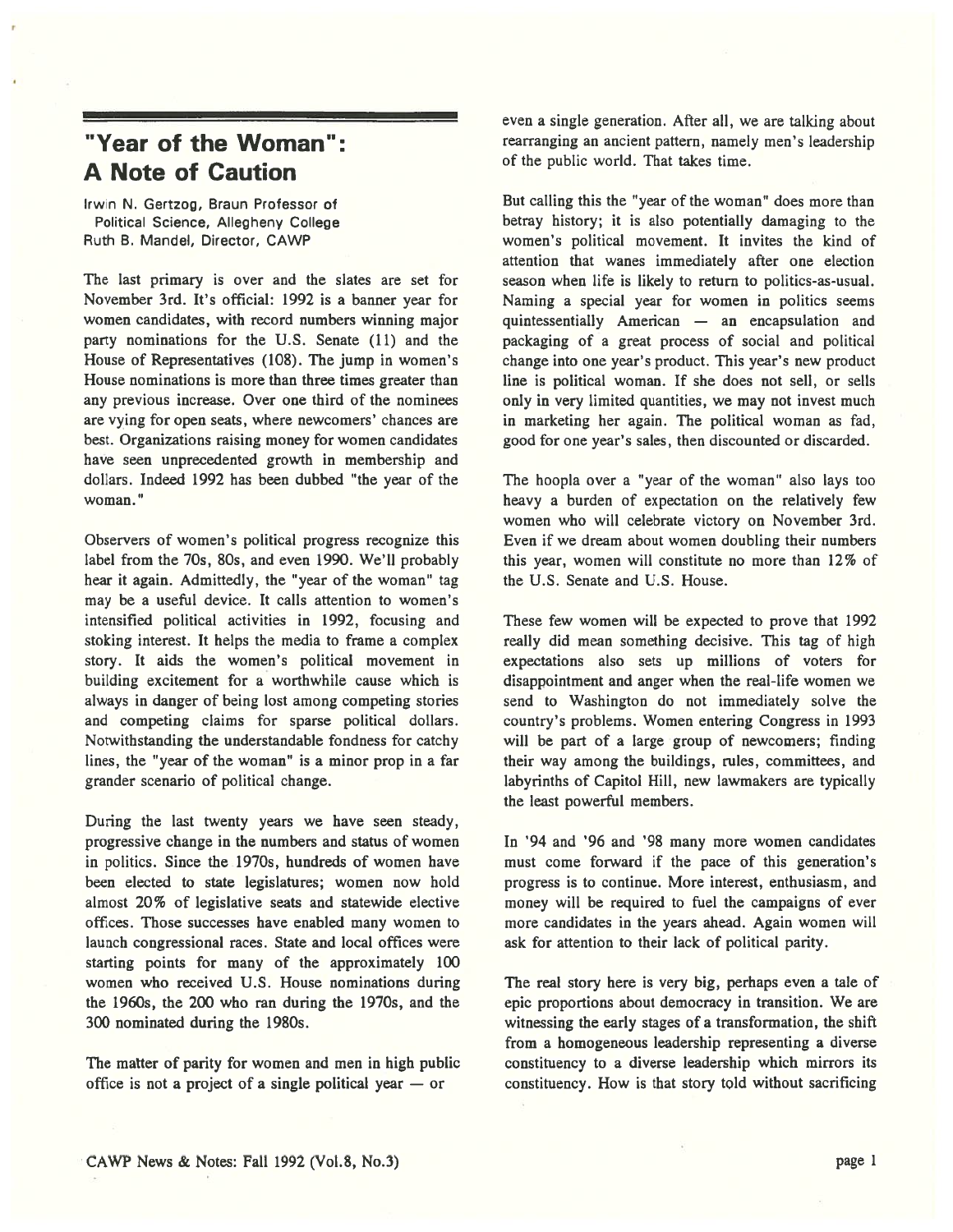<sup>a</sup> particular chapter's excitement — <sup>a</sup> year of intense interest and exciting progress — and ye<sup>t</sup> sustaining interest for the entire saga? That may be <sup>a</sup> question worth pondering as we celebrate the real successes of '92 and anticipate the challenges of election years ahead.

# Women Raising Money for Women Candidates

One of the exciting things about the 1992 elections is the unprecedented increase in the amount of money being raised for women candidates. We asked some of the national women's organizations how much money they had raised for women candidates as of October 1, and if there had been <sup>a</sup> change in the size of their membership/donor base since Anita Hill testified before the Senate Judiciary Committee during the Clarence Thomas confirmation process last October. The results are astounding; each of these organizations also plans to raise more money in the final weeks before the election.

EMILY's List, <sup>a</sup> donor network for Democratic women candidates, has increased six-fold, rising from 3,500 to 22,000 donors in the pas<sup>t</sup> year. EMILY's List has already raised \$4.5 million, tripling the \$1.5 million they raised in the last election.

Leader PAC, <sup>a</sup> new PAC for Republican women candidates, already has 225 members and has raised \$100,000.

The National Women's Political Caucus, <sup>a</sup> grassroots membership organization which has <sup>a</sup> federal PAC, has more than doubled its membership, rising from 15,000 to 35,000 members. At the national level, the Caucus has already raised \$200,000 in this election cycle.

WISH List, founded in March 1992 and modeled on EMILY's List, is <sup>a</sup> new donor network for pro-choice Republican women candidates. WISH List already boasts <sup>a</sup> membership of 1,600 and has raised \$400,000.

The Women's Campaign Fund, the oldest women's PAC in the country, has doubled its number of donors since the Thomas hearings. They have raised \$1.3 million this election cycle, already more than doubling the \$500,000 raised in the last election.

In the next issue of CAWP News & Notes we will report on the election activities of all the women's political action committees. In this issue we highlighted only <sup>a</sup> handful of the national PACs. (The National Organization for Women did not respond by press time.)

# Women Candidates in 1992: A Record Year

Please note: The 1990 House number includes Eleanor Holmes Norton (D), who ran for non-voting delegate to the House from Washington, DC. The 1992 figures also include Norton, who is African American, as well as her challenger, Susan Emmerson, who is white.

## Women Candidates for Congress

•With all 50 states plus Washington, DC, having completed primaries, record numbers of women have won major party nominations for both U.S. Senate and U.S. House races.

Senate: 11 women have won nominations for U.S. Senate seats, surpassing the record 10 women nominated in 1984.

House: 108 women have won nominations for U.S. House seats, far surpassing the record 70 women nominated in 1990. This is the largest increase ever, more than three times the previous jump of 12 between 1972 and 1974.

•Unprecedented numbers of women have won major party nominations for open seats.

Senate: 3 women have been nominated for open seats in U.S. Senate races, tying the 1986 record.

House: 39 women have been nominated for open seats in U.S. House races, more than three times the 1982 record of 12 women.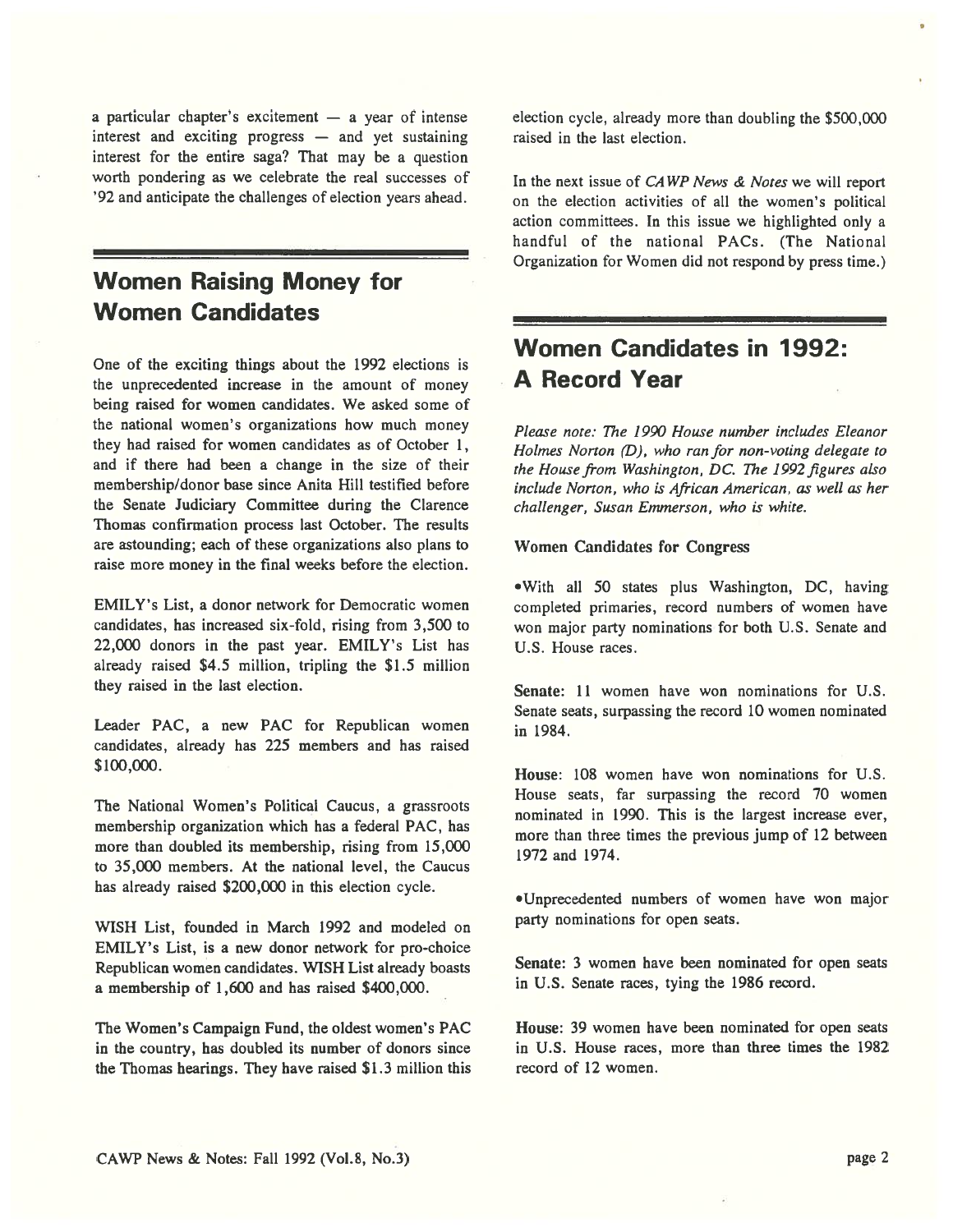•Record numbers of women of color have won nominations.

Senate: Carol Moseley Braun (D-IL) is the first African American woman to win <sup>a</sup> major party nomination for the U.S. Senate.

House: 22 women of color have been nominated for U.S. House seats: 2 Asian/Pacific American; 13 Black; 6 Hispanic; 1 Native American. A record 14 women of color were nominated for the House in 1990.

•Record numbers of women have been nominated in woman-versus-woman House races.

House: 12 women will face each other in 6 House races: 2 races feature women challenging women incumbents; 4 races are for open seats. A record 6 women faced each other in 3 House races in 1986 and 1974; in each of those races women challenged women incumbents.

## Women Candidates for Statewide Elective Executive Office

1992 is an off-year for statewide races; most states will hold statewide elections in 1994. As expected, 1992 is not <sup>a</sup> record year for women although 37 women have received major party nominations for statewide elective executive offices. In some states, many women will appear on the ballot for statewide elective executive offices including <sup>7</sup> women running in the state of Washington, <sup>6</sup> in North Dakota, 5 in Rhode Island, and 3 in Utah.

#### Women Candidates for State Legislatures

CAWP is currently tracking all of the women running for state legislatures. As of press time, data are not ye<sup>t</sup> complete; however it looks as if 1992 will be <sup>a</sup> record year for women legislative candidates. Since the early 1970s when CAWP first began tracking women candidates, the number of women seeking legislative posts has increased in each election.

## If more women held office, the country would be governed...

Better 61% Worse 12% No Difference 14% Don't Know/Refused 13%

Source: US News and World Reports, 4/27/92 Sample 1000 adults; margin of error  $+/- 3.5\%$ 

## U.S Senate and U.S. House Members Leaving Posts

U.S. Senate - 9\* Retiring: 7\* (4D, 3R) Lost Primary: 1 (ID) Deceased:  $1*(1D)$ 

U.S. House - 91 Retiring: 52 (32D, 20R) Lost Primary: 19 (14D, 5R) Lost Primary for Higher Office: 4 (2D, 2R) Deceased: 2 (2D) Running for Higher Office: 9 (7D, 2R) Member versus Member Races: 5 (4 races are D vs R; 1 race is R vs R)

Source: The Hotline, 9/16/92 The American Political Network, Inc.

\*Senator Conrad (D-ND) announced his retirement in April; however, he is now <sup>p</sup>lanning to run in the December special election to fill the vacancy caused by the death of Senator Burdick (D-ND).